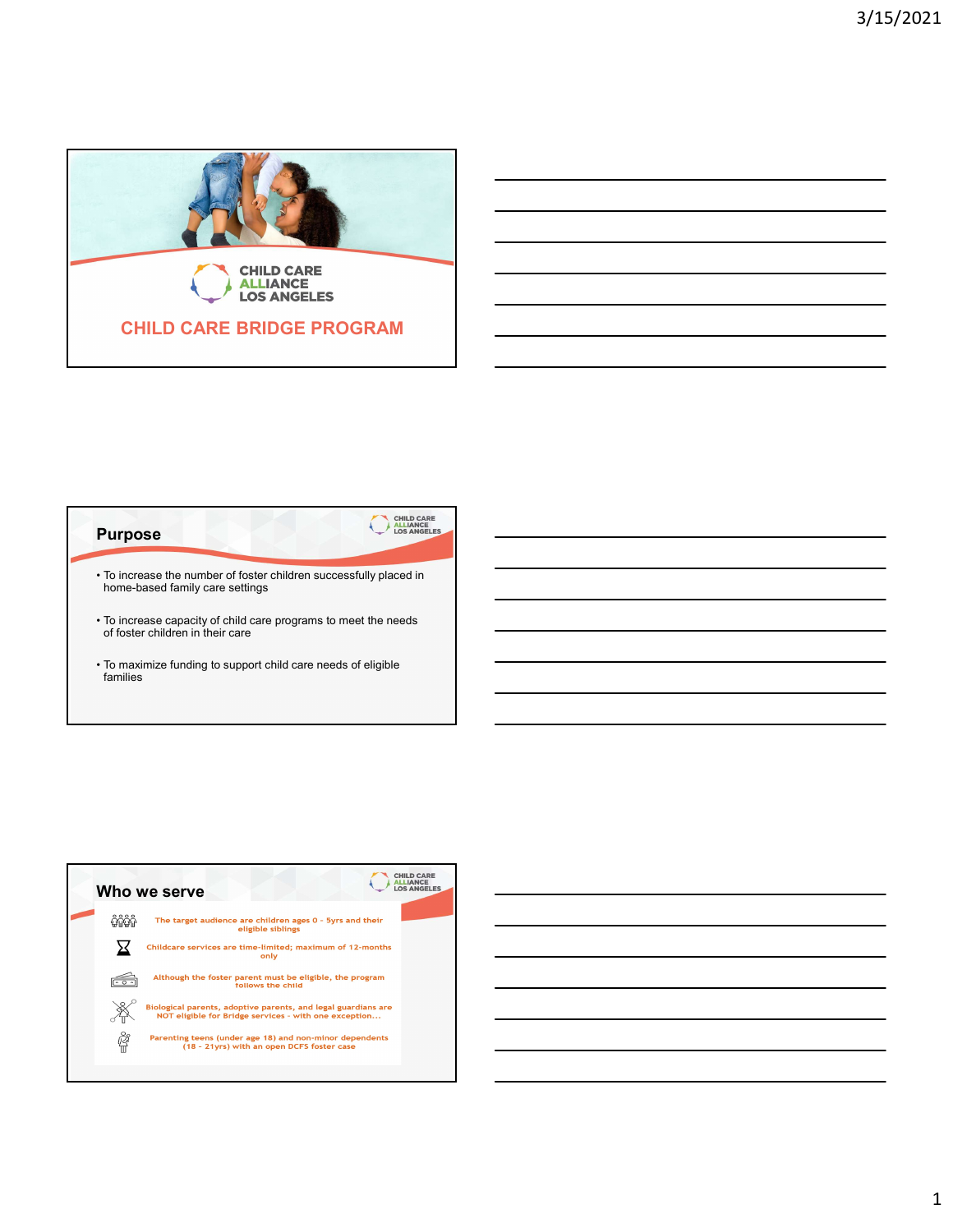

| _______ |     |
|---------|-----|
|         | ___ |
| ______  |     |
| ____    |     |
|         |     |
|         |     |





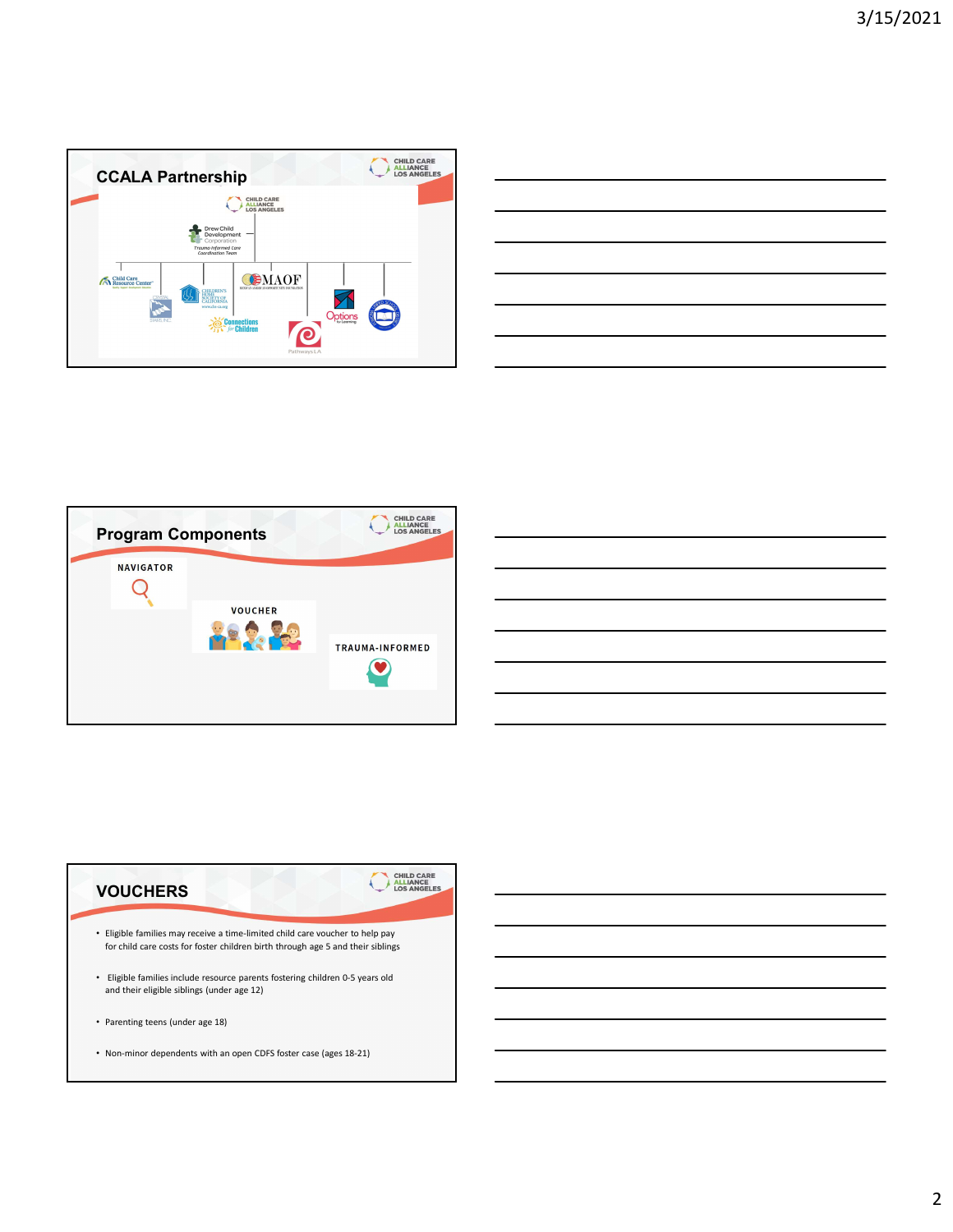## **VOUCHERS** • Referrals to the Child Care Bridge Program must be made through the resource family's Children's Social Worker (CSW) at DCFS

- Vouchers will be approved for an initial period of up-to six months, with a possible six-month extension
- The Resource parent will work with a Navigator to locate an appropriate child care placement for the child





• Coaching is also provided to child care providers, as identified/needed